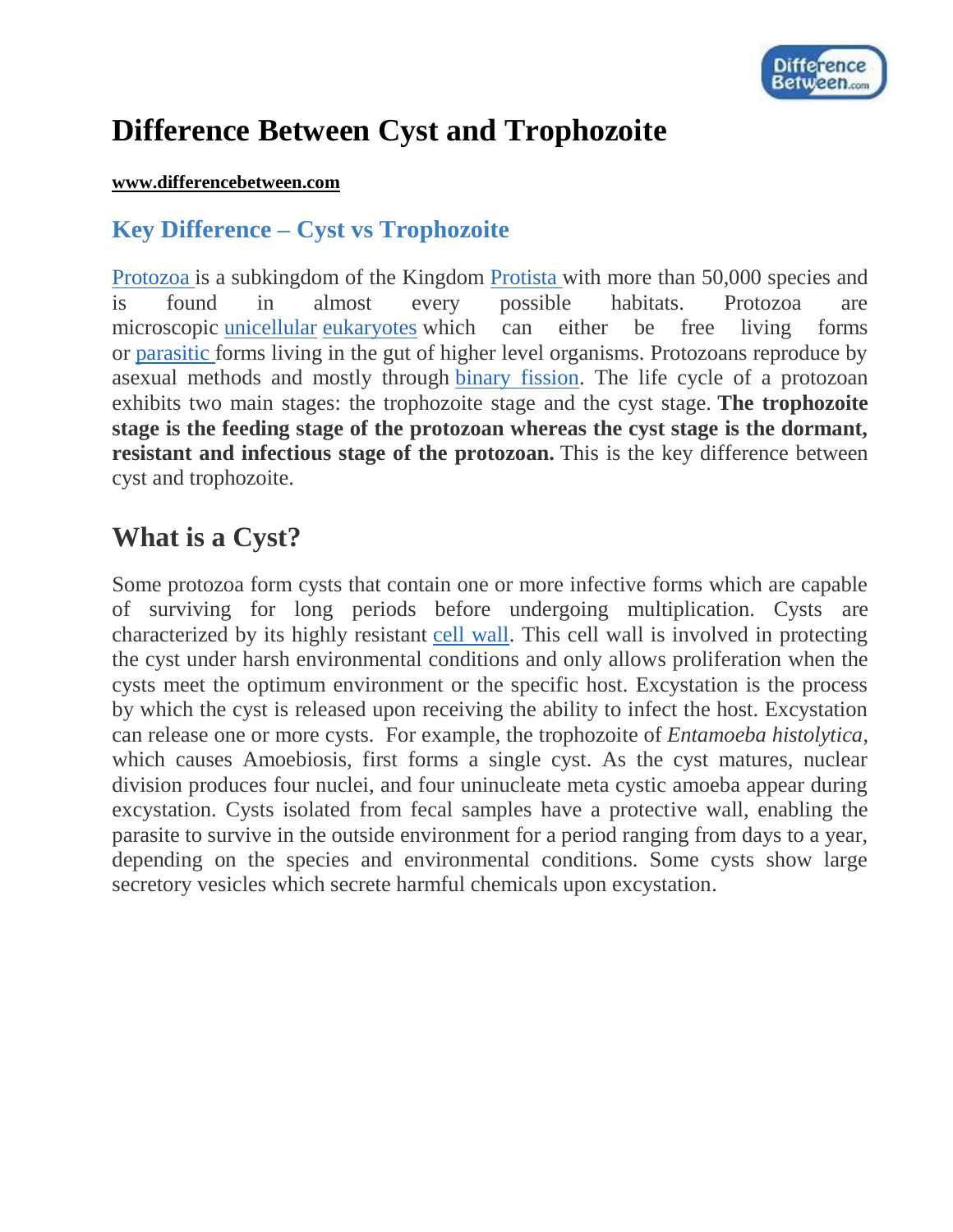

**Figure 01:** *Entamoeba Histolytica* **Cyst**

Cysts are infectious particles and are involved in causing diseases to humans and other organisms where the causative agent is a protozoan. Some disease causing protozoans involved in cyst formation include:

- *Entamoeba histolytica –* Amoebiosis
- *Plasmodium vivax –* Malaria
- *Giardia lamblia –* Giardiasis

# **What is a Trophozoite?**

Trophozoite is the active, feeding, multiplying stage of most protozoa and is the dominant stage of the protozoan. In parasitic species, this stage is usually associated with pathogenesis. Trophozoites can be either flagellated on non-flagellated and termed using different terminology. Trophozoites of most protozoans are pear shapes with bilateral symmetry. Trophozoite is nucleated with a central karyosome and median bodies. Fibrils run along the surface length of the parasite and are called axonemes.

The function of the median bodies is not known, but most believe that they are somehow involved with the adhesive disk and its formation. An adhesive disk (AD) is not always visible by light microscopy, and it occupies the ventral side of the anterior end.

Trophozoites are found attached to [epithelial cells](http://www.differencebetween.com/difference-between-epithelial-and-vs-mesenchymal-cells/#Epithelial Cells) of the small intestine and are rarely found in stools. This attachment to the intestinal epithelium is mediated by the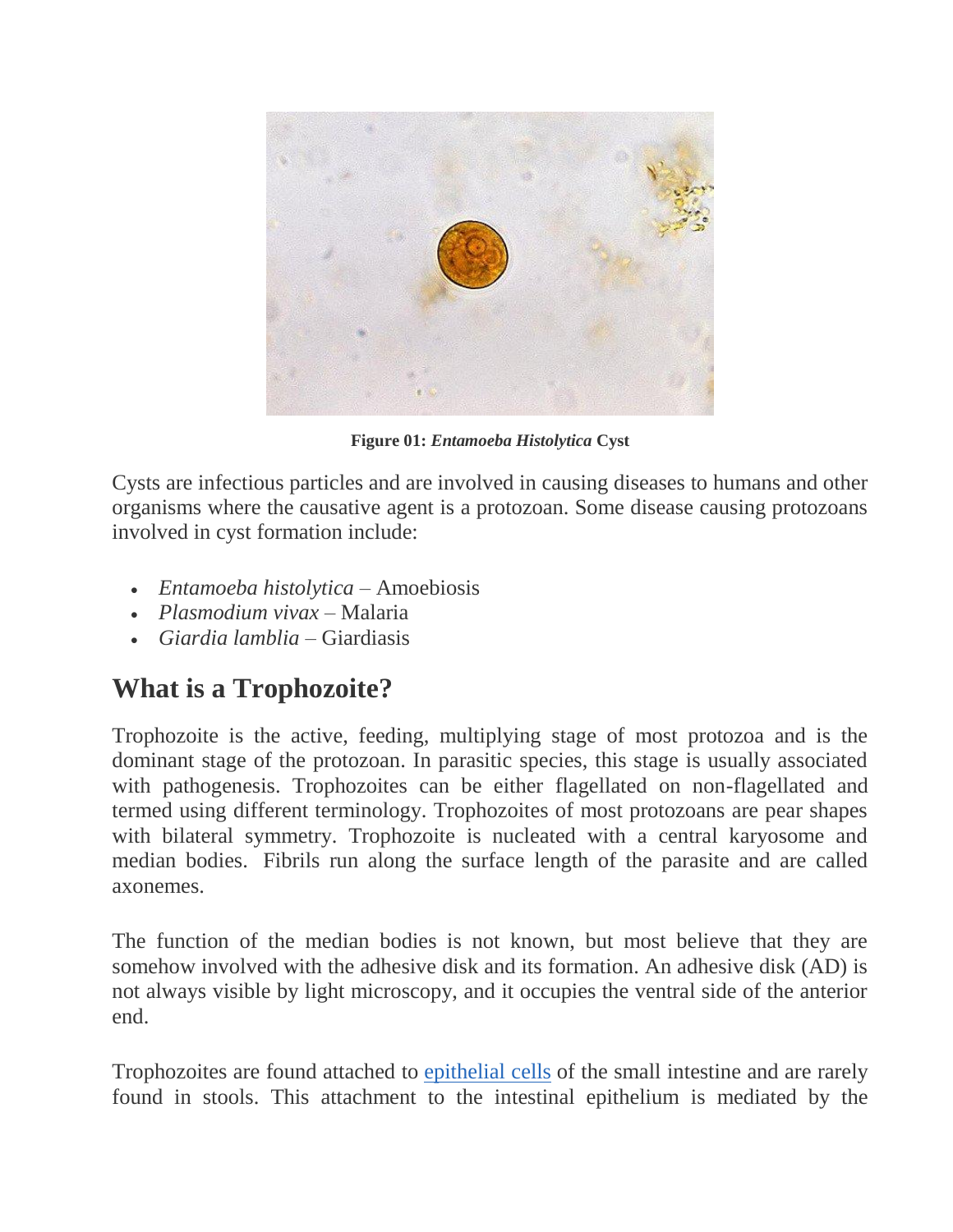adhesive disk. Trophozoite absorbs nutrients from the intestinal lumen via [pinocytosis,](http://www.differencebetween.com/difference-between-phagocytosis-and-vs-pinocytosis/) and no specialized feeding organelles have been described.



**Figure 02: Trophozoite of** *Entamoeba*

### **What are the similarities between Cyst and Trophozoite?**

- Cyst and Trophozoite are stages of a protozoan life cycle.
- Both are living structures.
- Both are nucleated.
- Both have the ability to multiply.
- Both can be observed through the light microscope.
- Both can be infectious.

### **What is the difference between Trophozoite and Cyst?**

| <b>Trophozoite vs Cyst</b>                                  |                                                                            |
|-------------------------------------------------------------|----------------------------------------------------------------------------|
| Trophozoite stage is the feeding stage<br>of the protozoan. | Cyst stage is the dormant, resistant infectious<br>stage of the protozoan. |
| <b>Shape</b>                                                |                                                                            |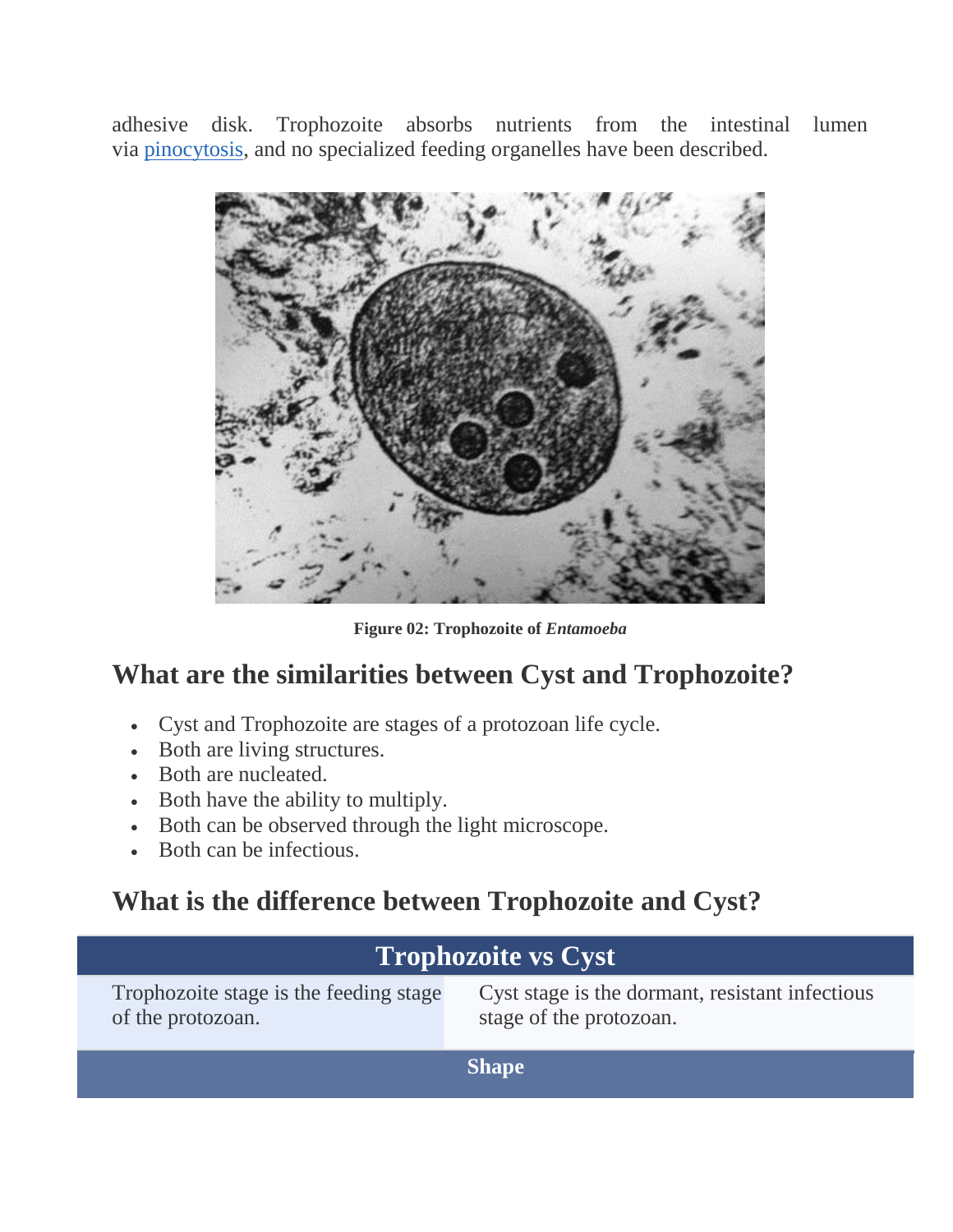| Trophozoites are elongated, pear<br>shaped structures.      | Cysts are oval or circular shaped structures.                                       |  |
|-------------------------------------------------------------|-------------------------------------------------------------------------------------|--|
| <b>Special characteristic Organelles</b>                    |                                                                                     |  |
| Karyososme and median bodies are<br>present in trophozoite. | Some cysts contain secretory vesicles.                                              |  |
| <b>Presence of Flagella</b>                                 |                                                                                     |  |
| Flagella are present in trophozoite.                        | Flagella are absent in cysts.                                                       |  |
| <b>Excystation</b>                                          |                                                                                     |  |
| Excystation is not observed in the<br>trophozoite stage.    | Excystation is observed in the cyst stage.                                          |  |
| <b>Dormant/Resistant Properties</b>                         |                                                                                     |  |
| No dormancy is expressed in<br>trophozoite stage.           | Cysts are highly dormant structures capable of<br>surviving under harsh conditions. |  |

# **Summary – Trophozoite vs Cyst**

Protozoa are a versatile type of microorganisms existing in a variety of habitats. Most protozoa are categorized as infectious organisms as they are capable of entering the human body through the fecal- oral route or are carried by vectors such as mosquitoes resulting in diseases such as malaria. Hence it is important to know the different stages of the life cycle of the protozoa to determine the causative agent of the disease and antimicrobial agents should be designed to destroy the particular stages of the protozoans; cyst stage and the trophozoite stage. The trophozoite stage is the feeding stage of the protozoan whereas the cyst stage is the dormant, resistant and infectious stage of the protozoan. This is the difference between trophozoite and cyst stages of protozoa.